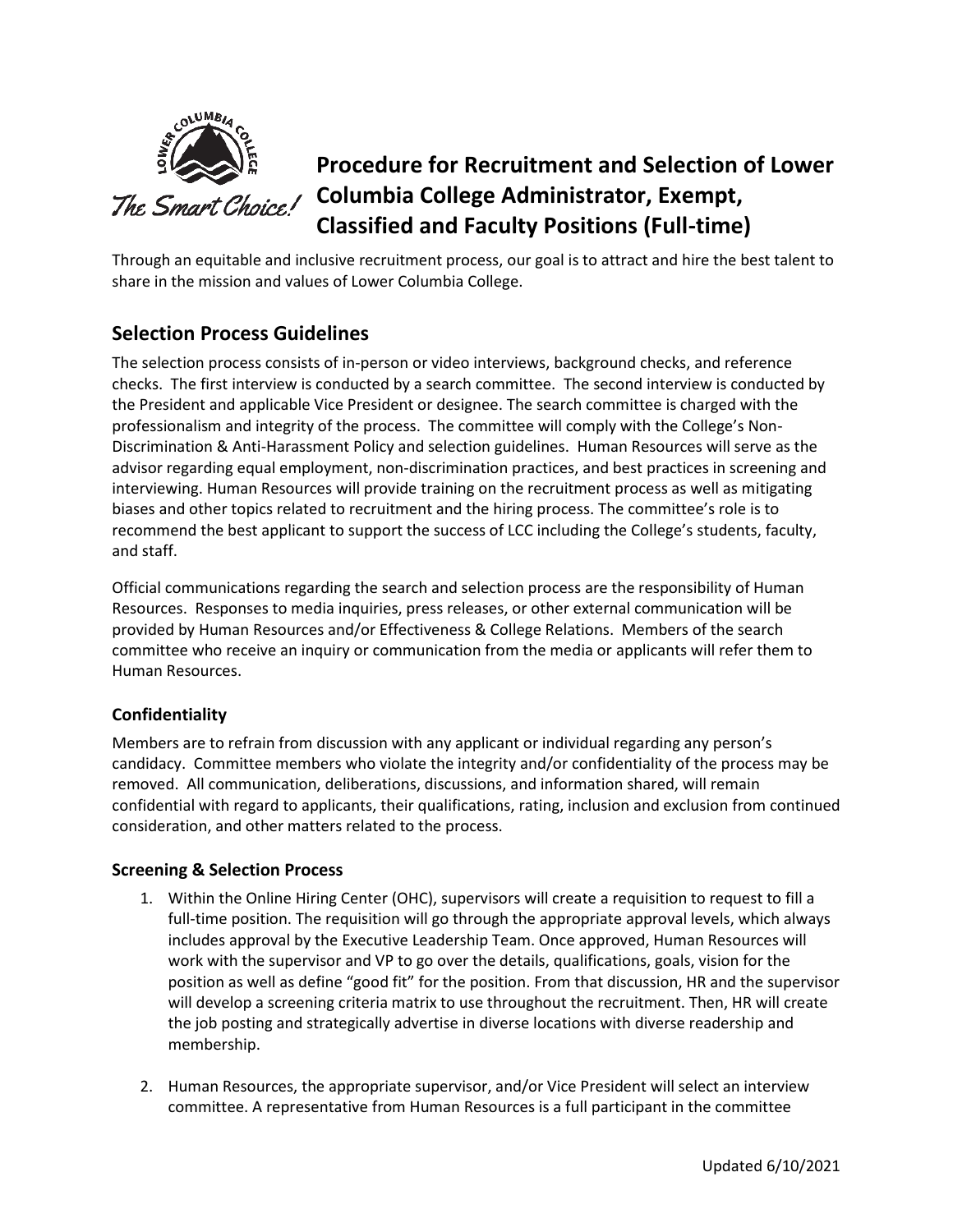process and is responsible for ensuring the selection process is in compliance with these procedures, negotiated agreements and State and Federal regulations as well as providing guidance to members. Vice Presidents will not serve on hiring committees (unless approved by the President). All committees will include the position manager (if the direct supervisor is not a VP) and a Human Resources representative as well as members from each major college division. To ensure there is diversity within the selection committee, HR may add additional committee members and/or remove committee members selected by the supervisor and/or VP. Every effort will be made to include representation from each major college division; however, exceptions may be made to prevent a significant delay in the process. Screening committees for Faculty positions shall be comprised of at least 50 percent faculty members.

- 3. Committee members will use the screening criteria matrix to review and rate applicants' application materials in the OHC. Human Resources will schedule the initial committee review meeting to screen the applicants, discuss the process, and provide guidance (this may be done as a group or individually with each member of the committee). Committee members will immediately report any potential or perceived conflicts of interest to Human Resources. For positions where the VP or President is the direct supervisor, the VP or President may participate in the screening process including reviewing and rating applicants' application materials and attending the committee review meeting.
	- a. At the review meeting, committee members will disclose if they know any of the applicants and how they know them. Committee members will not share additional personal knowledge about applicants they know until after interviews have occurred. However, if they know about something egregious related to the applicant, they should disclose to HR outside of the committee review meeting. If a committee member determines they can't be objective during the hiring process because of personal knowledge, they will recuse themselves from the committee.
	- b. The committee will refer to the screening criteria matrix and the definition of "good fit" in selecting applicants to interview. Applicants that do not meet minimum qualifications will not be offered an interview.
	- c. Human Resources will review applicant demographic data of applicant pool for the position after applicants are selected to interview to ensure there aren't barriers for certain groups getting selected for interviews. The data may require HR to add applicants to interview from the pool and/or result in a failed search and a need to repost the position.
- 4. The Human Resources representative will develop interview questions with the direct supervisor of the position.
	- a. The interview for faculty applicants may include a classroom presentation. All staff members will be invited to attend the presentation and provide feedback to committee members.
- 5. Recruitment for Administrator positions may include an open forum and/or an informal meet and greet with their prospective team. Attendees at the open forum will have the opportunity to share their feedback on a survey.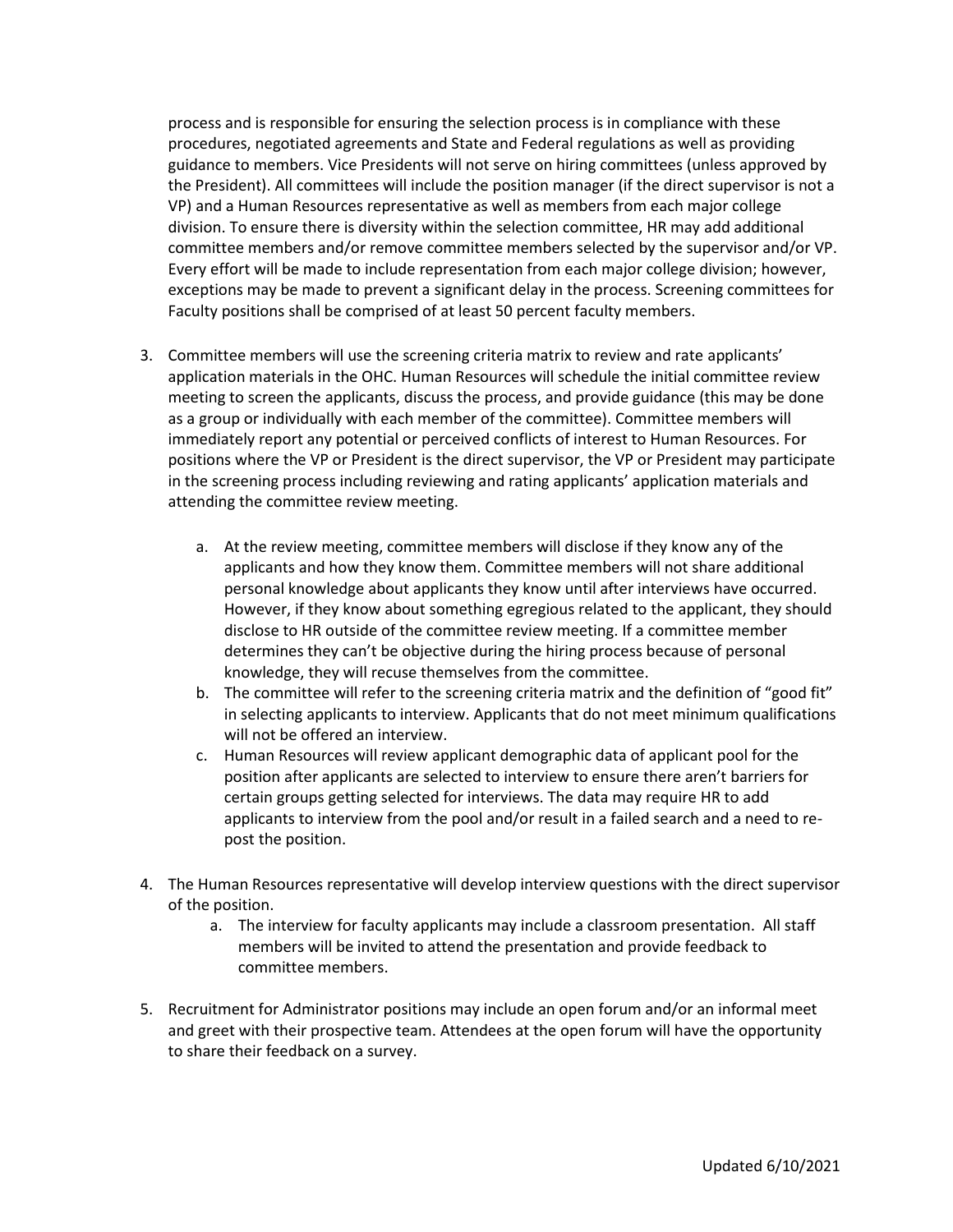- 6. Following the initial interview, the President will review the strengths and weaknesses of applicants recommended for a final interview and make selections for final interviews. For positions where the VP is the direct supervisor, the VP may request to have additional time with the applicants.
- 7. The President and appropriate Vice President conduct the final interviews. They have the option to involve the Director or Dean in the finalist interview. The Vice President and President will review the survey feedback from the open forum for Administrator positions prior to making a hiring decision. The President is the hiring authority. In the event the President and/or Vice President are unavailable and their absence will significantly delay the process, the President may designate another Administrator to conduct final interviews and make the final hiring decision.
- 8. Human Resources will conduct reference and background checks including inquiry with applicant's current and previous postsecondary employers regarding history of sexual misconduct. Background checks and inquiry with postsecondary employers will be completed in accordance with th[e HR Background Check Procedure.](http://internal.lowercolumbia.edu/departments/human-resources/_assets/documents/HR_BackgroundChecksProcedure.pdf) The President will be informed of the results of the reference checks and all details of the employment offer will be confirmed prior to any offer being made. This step includes consultation with the Faculty Association for salary placement, if appropriate, and documentation of any special funding information necessary to complete the hiring process. Employment offers shall be made in conformance with negotiated agreements, and state and federal law. Offers will be equitable relative to the applicant's experience and education.
- 9. The President has authority to declare a failed search. If the decision is made to repost the position, HR may review and modify the position.
- 10. Human Resources will track applicant demographic data for use in strategic planning for recruitment.

#### **Internal Only Recruitments**

In conjunction with Human Resources, the President may approve positions for internal recruitment only. Internal recruitment will be authorized when a position is deemed to have a competitive internal applicant pool. Positions open only for internal applicants will follow the same Screening & Selection Process.

#### **Appointments**

Prior to appointing someone into an exempt, non-permanent Classified position, full-time temporary faculty, or tenure track faculty position, there will be thorough review of all qualified employees/applicants for the appointment and thoughtful consideration on equity and potential negative impacts of the appointment.

#### *Exempt*

In circumstances when it is deemed appropriate, the President may appoint a applicant (internal or external) to fill Exempt and Administrator positions without recruiting for the position. Appointments will be reviewed by the Executive Leadership Team prior to the final appointment by the President.